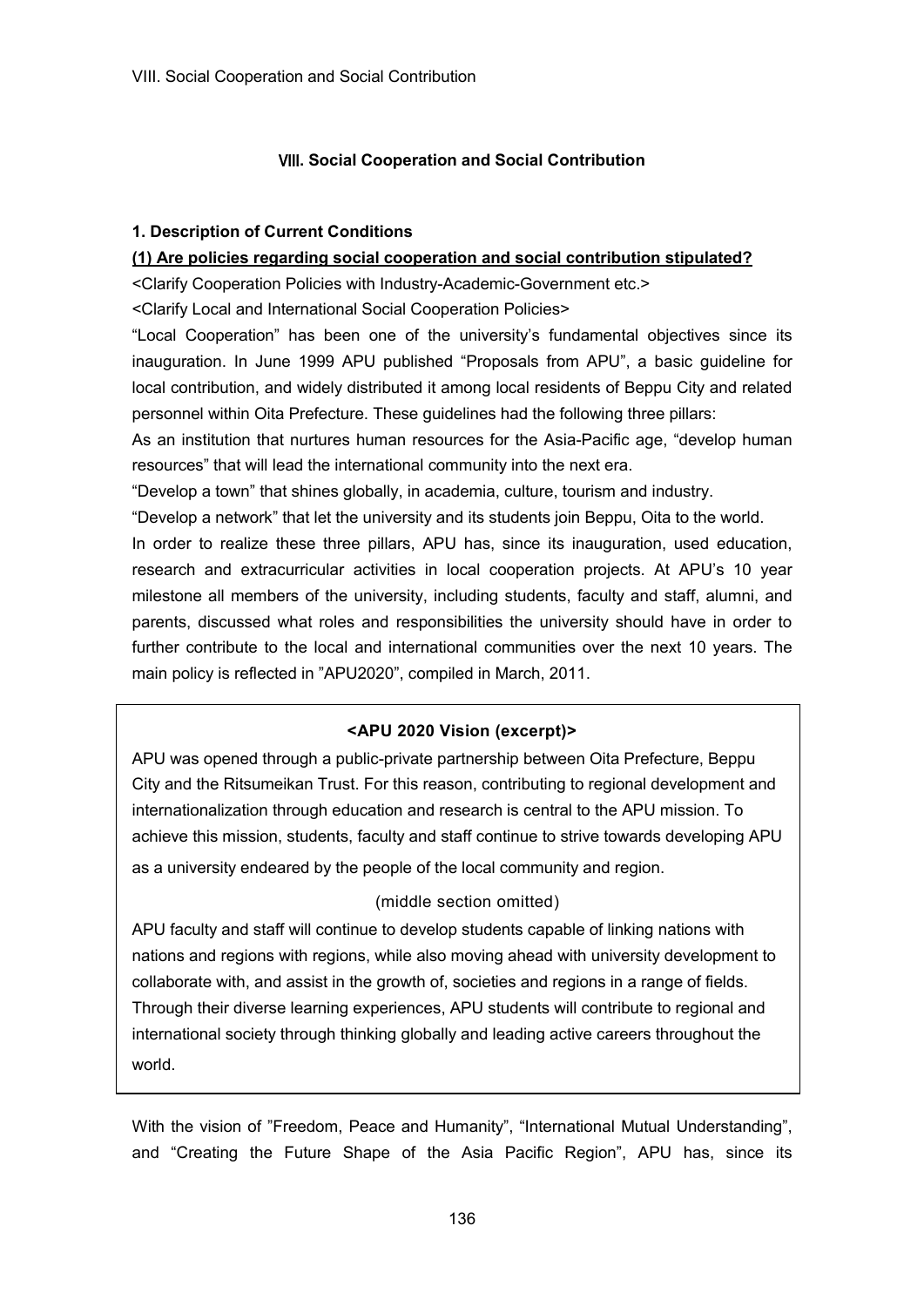inauguration in 2000, developed educational and research activities geared towards cultivating human resources capable of contributing to the international community in a wide array of fields. However, the 21st Century brought with it a rapid increase in the societal demand, particularly from corporations and organizations, for "global human resources" capable of promoting and succeeding in business on the global stage. APU thinks that using our networks is therefore more important to collaborate with and contribute to both the local and international communities.

The Office of the President at APU carries the main responsibility for proposing and overall implementation of initiatives related to social cooperation and contribution, while the Division of International Cooperation & Research, the Division of Academic Affairs and the Division of Student Affairs deal with each individual item related to their respective departments. All policies and projects related to social cooperation and contribution are brought up for discussion at the University Senate meeting, and carried forward with the agreement of the whole university.

#### 1) APU Cooperation with the Local Community

APU was only able to open its doors after much support from local residents, Beppu City, and Oita Prefecture and so now we are actively developing cooperation and exchange activities with the local community. Thus far the university has concluded Friendship Exchange Agreements with 18 Oita-run municipalities: Oita Prefecture itself, Bungoono City, Saiki City, Usuki City, Beppu City, Nakatsu City, Hiji Town, Kunisaki City, Hita City, Yufu City, Kitsuki City, Usa City, Oita City, Taketa City, Bungotakada City, Himashima Village, Tsukumi City and Kusu Town. With the inclusion of Iida City in Nagano Prefecture this makes a total of 19 Agreements. APU works with these municipalities to develop cooperation and exchange projects based on contents of Friendship Exchange Agreement.

#### 2) Cooperation with Industries and Domestic and International Researchers

One of APU's founding missions is to nurture global leaders capable of contributing to the future shape of the Asia Pacific region. With this in mind, APU has, since before inception, had a policy that involves operating university administration with the ongoing support of an array of experts, leading global researchers, ambassadors, Nobel Peace Prize recipients, top-management from overseas governments and leaders in both domestic and international industries.

Firstly, at the core of all industry-cooperation activities at the university is "Advisory Committee" system (hereinafter referred to as the AC). The AC's opening meeting was held in Tokyo on May 23, 1996, four years before the university even opened. HIRAIWA Gaishi, Honorary Chairman of the Japanese Business Federation, was named honorary committee, with HIGUCHI Hirotaro, Chairman of Asahi Beer, HIRAMATSU Morihiko, Governor of Oita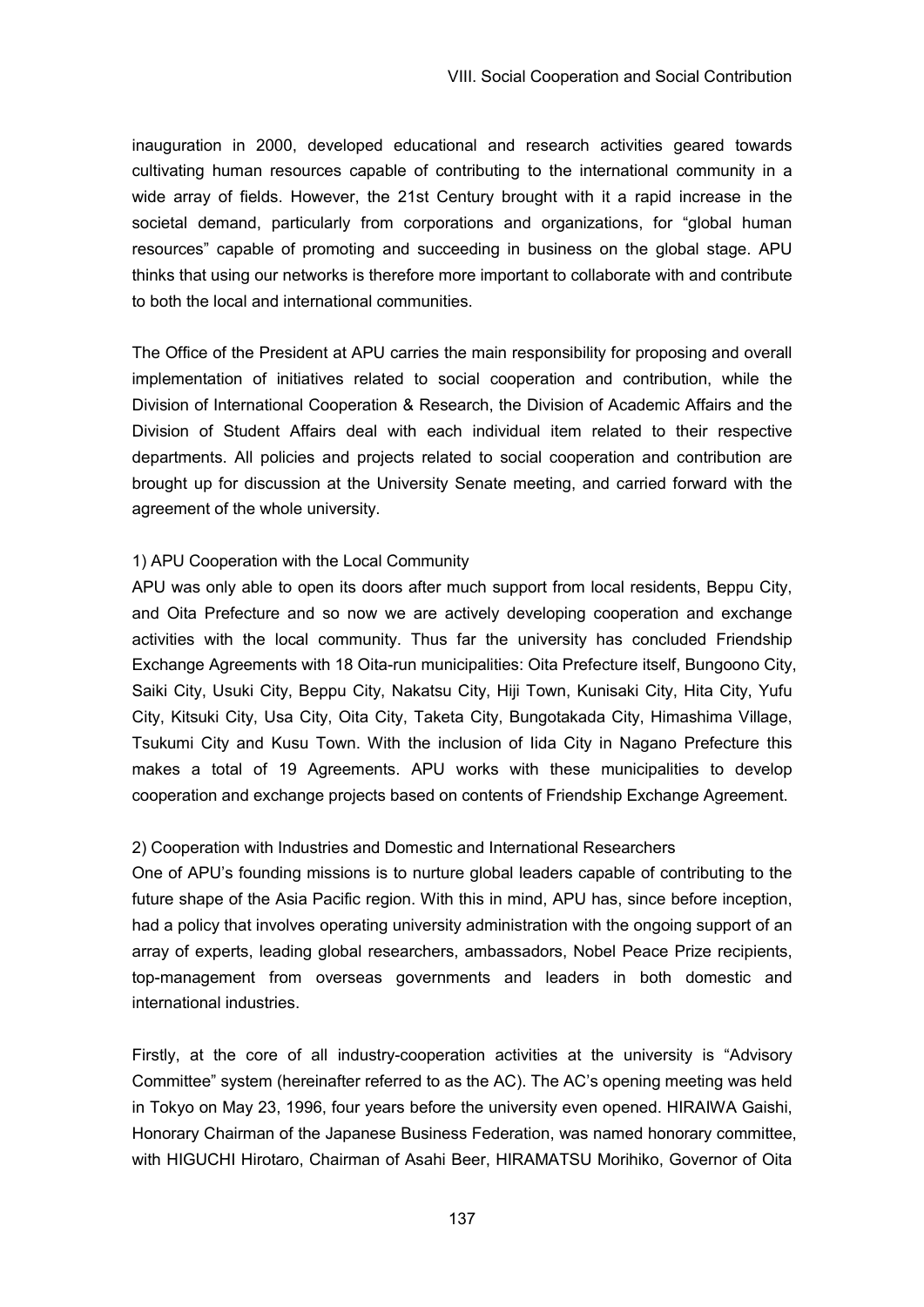Prefecture, and ONAMI Misateru, Chancellor of the Ritsumeikan Trust all being named executive directors. In addition, 75 leaders in politics, business, government and academia, who agree with the mission and ideals behind the global education initiatives at APU, accepted being AC members. As of May 1st, 2013, the Advisory Committee had 304 members, including Presidents and Ambassadors of countries from around the globe, as well as leaders from the Japanese economic and industrial sectors (most of whom are in top position of Japanese important companies and corporations). All of these members are contributing, in one way or another, to enriching and developing the education at APU.

Some of the main collaborations that APU has had with AC companies are: [1] scholarship funding of approximately 3.8 billion yen to assist exchange students from developing nations, [2] "Top Executive Lectures" aimed at students and presented by Chairmen and Presidents of important companies (total of 17 held thus far), [3] "Reception held in honor of APU Advisory Committee" – these were held in Tokyo, Osaka, Kyoto and Fukuoka in 2007 and were events for students and Ritsumeikan executives to report on overall activities to presidents of AC companies and receive advice and counsel from a broad perspective in return, [4] "Cooperative Lectures (regular curriculum class)" held by guest lecturers from AC companies.

In addition, APU also has an Academic Adviser system for getting support and advice on education and research. This system has 50 notable Japanese and international researchers and educators as Academic Advisors to APU, holding special lectures and cooperating with activating and raising the level of education and research at APU.

### 3) International Cooperation and Contribution

In line with the university's 3 visions of "Peace, Freedom and Humanity", "International Mutual Understanding", and "Creating the Future Shape of the Asia Pacific Region", APU has, since its inauguration, continued to put emphasis on international cooperation. One such way has been the concluding of a general cooperative agreement with JICA (Japan International Cooperation Agency) in 2010. JICA entrusts APU's Division of International Cooperation & Research with various international cooperation projects, which the university then carries out utilizing all of its research capabilities. Of the JICA projects that APU has taken on, we have put particular emphasis on an area we are proving dominant in - putting results of the theoretical research of the "One Village One Product" and "Hatto Onpaku" to practical use (documents 8-1 and 8-2).

# **(2) Are education and research achievements helping give something back to the community?**

APU, with its unique multicultural campus environment, consists of humanities and social science colleges and focuses on education. At APU we try and use these unique features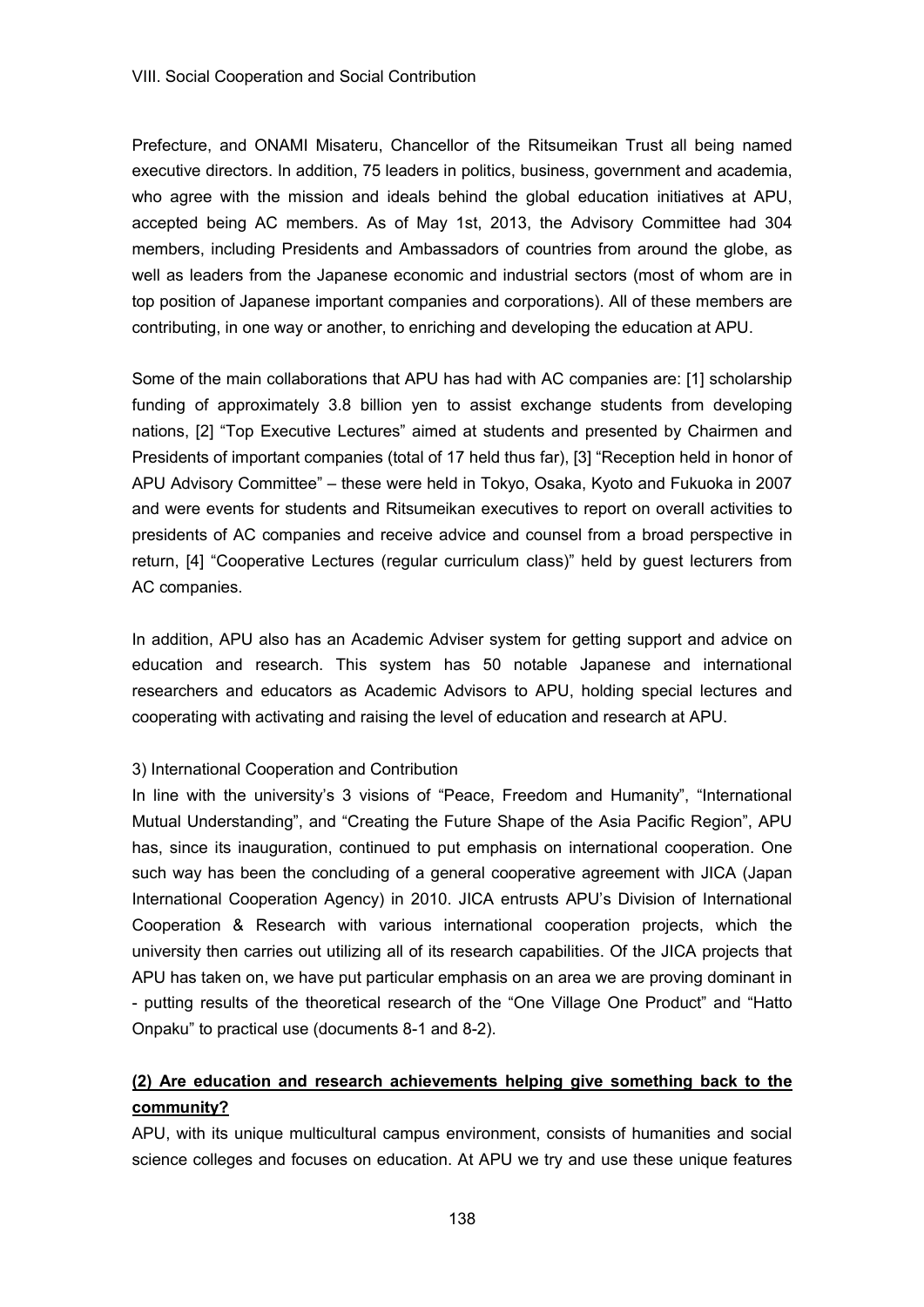to give back some of our education and research achievements to the community. <Services to the community based on education and research achievements> <Promotion of education and research through cooperation with outside organizations>

<Active participation in local and international exchange projects>

After realizing that there was a clear demand for the programs, particularly by global firms actively trying to expand their business endeavors overseas, APU introduced the GCEP (Global Competency Enhancement Program) in 2010. This program utilizes the unique multicultural and multilingual environment at APU, to meet the needs of companies wanting to cultivate human resources who can succeed in a global business environment. Through discussions with APU's multicultural student body, lectures by a diverse faculty and living in an international education dormitory, corporate participants cultivate language skills, develop their negotiation skills and ability to adapt and deepen intercultural understanding. The experience fosters the participants to reevaluate and rebuild their set of values. In AY2011 and AY2012, a total of 25 staff from 7 different companies participated in this program.

Regarding international cooperation projects, APU accepts master's students as part of the Japanese Grant Aid for Human Resource Development Scholarship (JDS) based on cooperation agreement with JICA. In addition APU accepts 7-10 programs for short-term trainees every year as part of the JICA Technical Cooperation Project. The programs are designed per countries or issues. Between its implementation in 2006 and the end of AY2012, APU held 41 training programs, welcoming 536 short-term trainees from 53 countries. Oita Prefecture (where APU is located) is the birthplace of the "One-Village-One-Product Movement" (a movement that strives to revitalize the region through each village, town and city having its own specialty product), and "Onpaku (fair which you can experience various events in many venues)".

Through collaboration with local companies and organizations, APU schedules, plans and implements programs based on the "One-Village-One-Product Movement" that require trainees to actively experience ways in which they could revitalize their home countries and promote regional development (community and capacity development). This program is very popular and receives favorable reviews. In addition, APU and Beppu City accepted a "Grass-roots Technical Cooperation Program" (Type: Proposals from regions) aimed at supporting regional development and increasing the income of local community in Surin Province in Thailand, including helping locals with holding their own Onpaku, an event that Sulin Province was able to carry out in January, 2013.

Regarding local and international exchange projects, the university has developed an array of projects and initiatives in light of the unique multicultural and multilingual campus with a student body from a diverse set of countries and regions around the world. It is also because the university received support from Oita Prefecture, Beppu City and local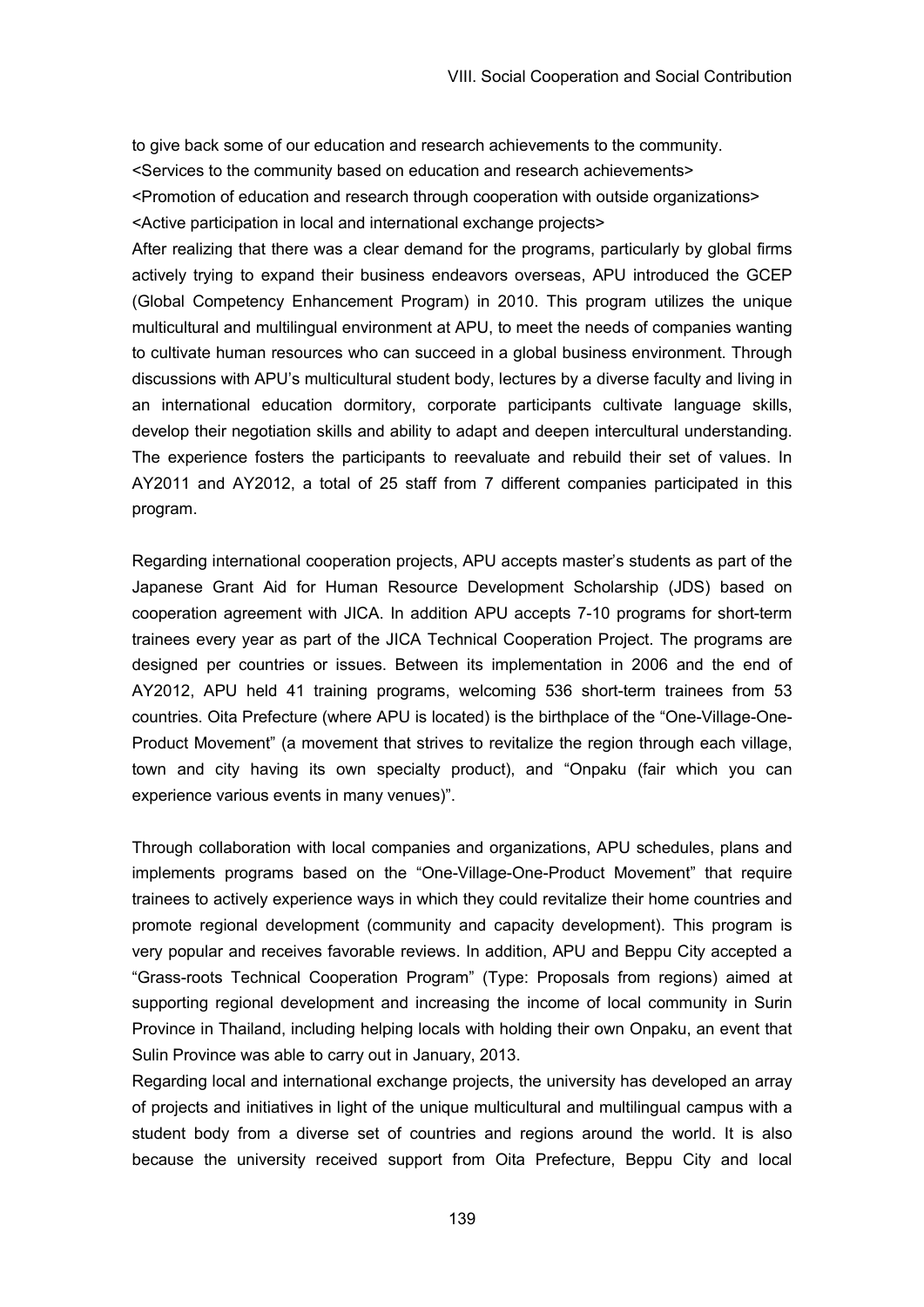municipalities for its inauguration. In 2012 APU received 107 exchange project requests from local and regional municipalities, resulting in 604 students participating. This figure is only the number of students that the university recruited and sent out to participate. If we add in the number of students who participated of their own accord the figure is thought to be over 1000. Of these 107 requests, 41 came from schools and kindergartens, 16 from the prefectural Board of Education and 50 from various other places.

While APU participates in an array of different exchange programs, one example is the "Elementary School Students International Exchange Activity Promotion Program", a program started by the Oita Board of Education in 2012 to start fostering international mindedness amongst local elementary school children. Through this program, which promotes exchange with international students studying in Oita Prefecture, APU received 12 requests for one day exchange visits to the campus. Another international exchange project has seen 75 of APU's international students participate in local home-stays.

#### **2. Self Assessment**

#### **[1] Items that are Showing Results**

<1> Educational and Research Activities and University Administration that Strongly Consider Cooperation and Collaboration with Industries and Local and International **Communities** 

University administration and management has considered industry and local and international cooperation since before inauguration. In addition to setting up the Advisory Committee and Academic Advisors, APU has made cooperative agreements with Oita Prefecture and several of its municipalities, as well as the Japan International Cooperation Agency (JICA), and continues to develop social cooperation and contribution projects.

<2> Company-geared Programs that Utilize our Unique Features

The GCEP, a program that utilizes our dual Japanese-English education system and multicultural campus, responds to an issue faced by many Japanese companies – the cultivation of global human resources.

### **3. Development Policies towards the Future**

### **[1] Items that are Showing Results**

<1> Educational and Research Activities and University Administration that Strongly Consider Cooperation and Collaboration with Industries and Local and International **Communities** 

We will review the results of current cooperation and collaboration projects and programs and endeavor to meet the rapidly changing domestic and international needs in light of the university's basic mission and ideals.